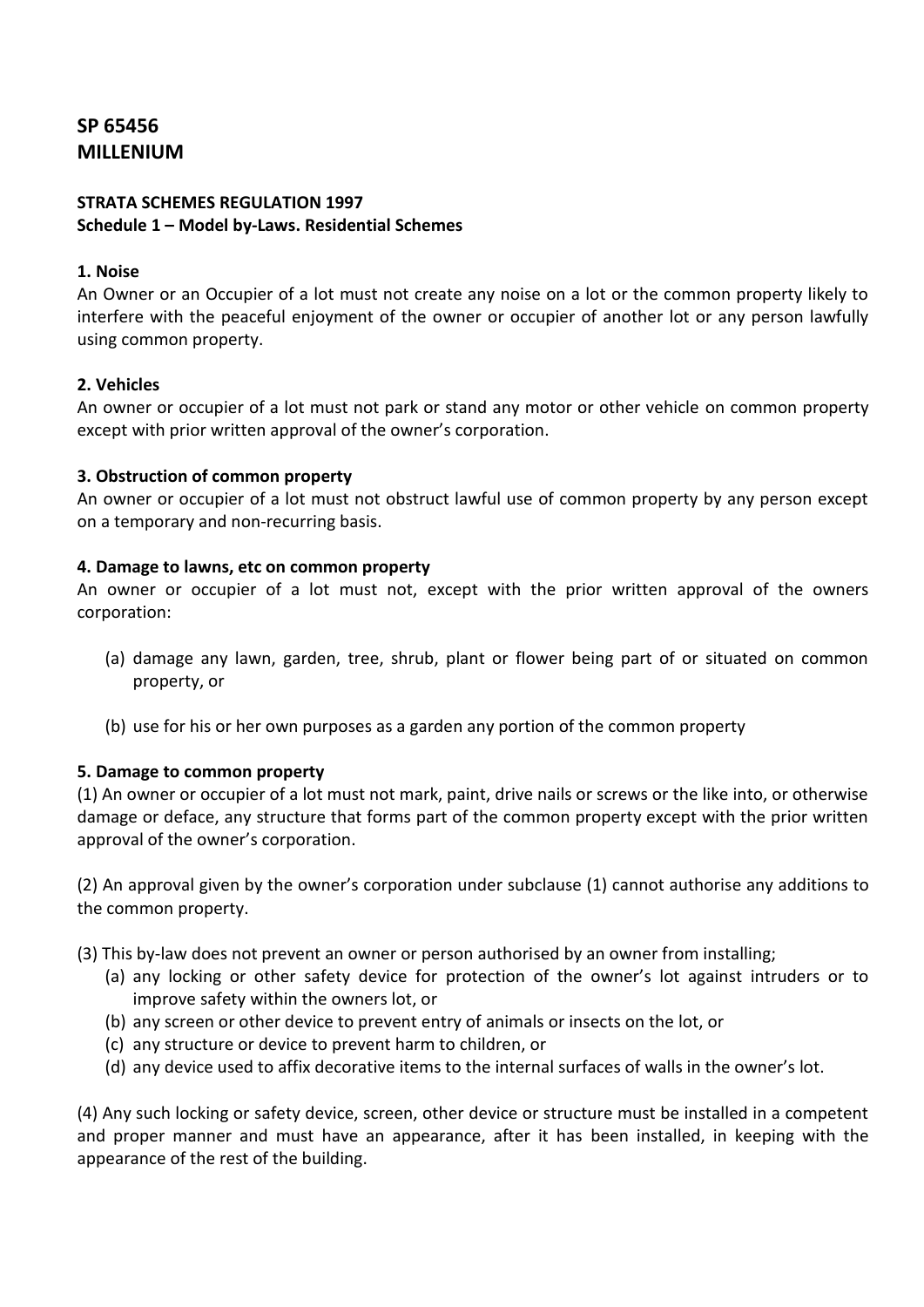- (5) Despite section 62, the owner of a lot must:
	- (a) maintain and keep in a state of good and serviceable repair any installation or structure referred to in subclause (3) that forms part of the common property and that services the lot, and
	- (b) repair any damage caused to any part of the common property by the installation or removal of any locking or safety device, screen, other device or structure referred to in subclause (3) that forms part of the common property and that services the lot.

## **6. Behaviour of owners and occupiers**

An owner or occupier of a lot when on common property must be adequately clothed and must not use language or behave in a manner likely to cause offence or embarrassment to the owner or occupier of another lot or to any person lawfully using common property.

## **7. Children playing on common property in building**

An owner or occupier of a lot must not permit any child of whom the owner or occupier has control to play on common property within the building or, unless accompanied by an adult exercising effective control, to be or to remain on common property comprising a laundry, car parking area or other area of possible danger or hazard to children.

#### **8. Behaviour of invitees**

An owner or occupier of a lot must take all reasonable steps to ensure that invitees of the owner or occupier do not behave in a manner to interfere with the peaceful enjoyment of the owner or occupier of another lot or any person lawfully using common property.

#### **9. Depositing rubbish and other material on common property**

An owner or occupier of a lot must not deposit or throw on the common property any rubbish, dirt, dust or other material or discarded item except with the prior written approval of the owners corporation.

#### **10. Drying of laundry items**

An owner or occupier of a lot must not, except with the prior written approval of the owners corporation, hang any washing, towel, bedding, clothing or other article on any part of the parcel in such a way as to be visible from outside the building other than on any lines provided by the owners corporation for the purpose and there only for a reasonable period.

#### **11. Cleaning windows, etc**

An owner or occupier of a lot must keep clean all exterior surfaces of glass in windows and doors on the boundaries of the lot, including so much as is common property, unless:

- (a) the owners corporation resolves that it will keep the glass or specified part of the glass clean, or
- (b) that glass or part of the glass cannot be accessed by the owner or occupier of the lot safely or at all.

#### **12. Storage of inflammable liquids and other substances and materials**

(1) An owner or occupier of a lot must not, except with the prior written approval of the owners corporation, use or store on the lot or on the common property any inflammable chemical, liquid or gas or other inflammable material.

(2) This by-law does not apply to chemicals, liquids, gases or other material used or intended to be used for domestic purposes, or any chemical, liquid, gas or other material in a fuel tank of a motor vehicle or internal combustion engine.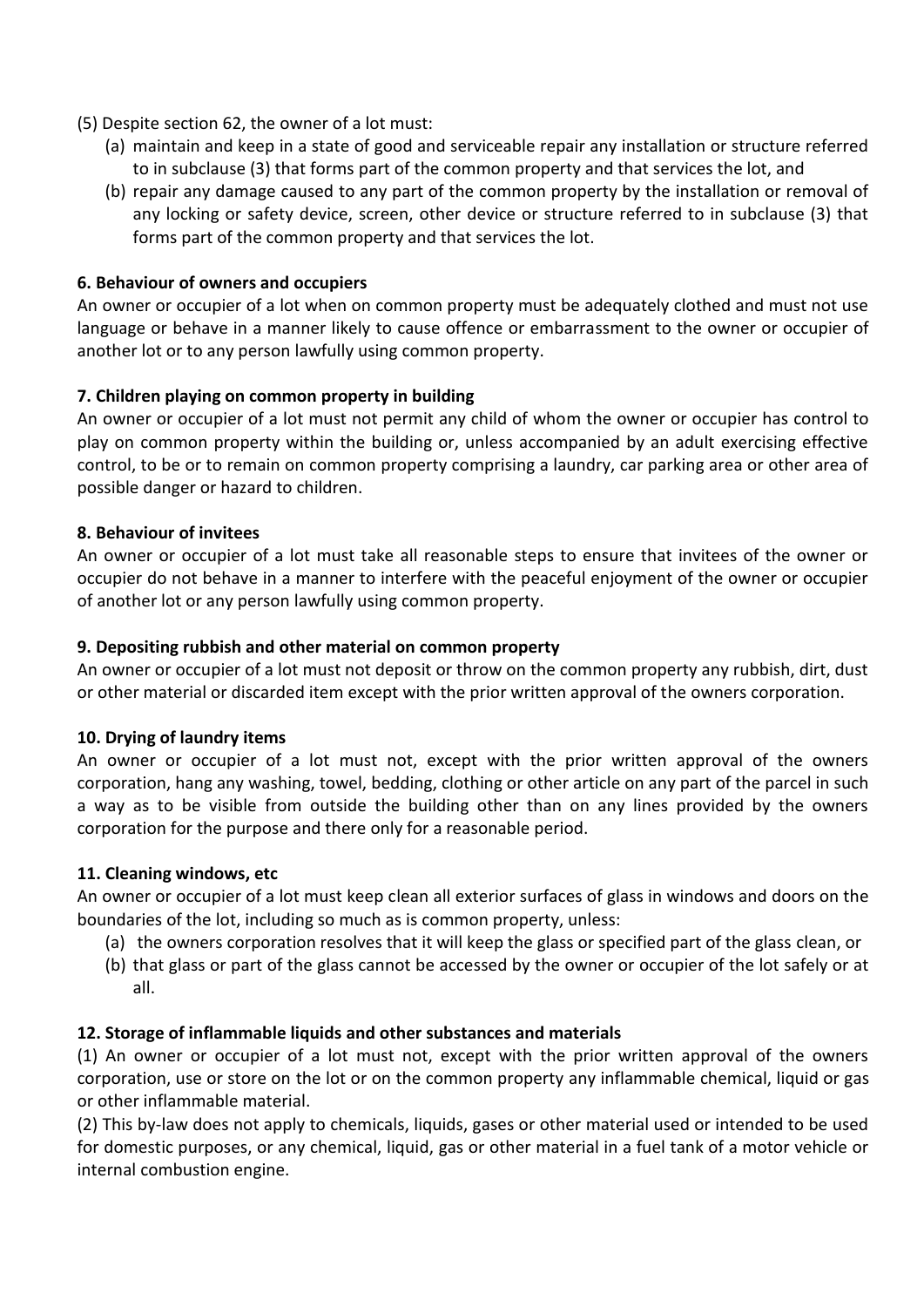# **13. Moving furniture and other objects on or through common property**

(1) An owner or occupier of a lot must not transport any furniture or large object through or on common property within the building unless sufficient notice has first been given to the executive committee so as to enable the executive committee to arrange for its nominee to be present at the time when the owner or occupier does so.

(2) An owners corporation may resolve that furniture or large objects are to be transported through or on the common property (whether in the building or not) in a specified manner.

(3) If the owners corporation has specified, by resolution, the manner in which furniture or large objects are to be transported, an owner or occupier of a lot must not transport any furniture or large object through or on common property except in accordance with that resolution.

## **14. Floor coverings**

(1) An owner of a lot must ensure that all floor space within the lot is covered or otherwise treated to an extent sufficient to prevent the transmission from the floor space of noise likely to disturb the peaceful enjoyment of the owner or occupier of another lot.

(2) This by-law does not apply to floor space comprising a kitchen, laundry, lavatory or bathroom.

# **15 Garbage disposal**

(1) An owner or occupier of a lot in a strata scheme that does not have shared receptacles for garbage, recyclable material or waste:

- (a) must maintain such receptacles within the lot, or on such part of the common property as may be authorised by the owners corporation, in clean and dry conditions and (except in the case of receptacles for recyclable material) adequately covered, and
- (b) must ensure that before refuse, recyclable material or waste is placed in the receptacles it is, in the case of refuse, securely wrapped or, in the case of tins or other containers, completely drained, or in the case of recyclable material or waste, separated and prepared in accordance with the applicable recycling guidelines, and
- (c) for the purpose of having the garbage, recyclable material or waste collected, must place the receptacles within an area designated for that purpose by the owners corporation and at a time not more than 12 hours before the time at which garbage, recyclable material or waste is normally collected, and
- (d) when the garbage, recyclable material or waste has been collected, must promptly return the receptacles to the lot or other area referred to in paragraph (a)
- (e) must not place anything in the receptacles of the owner or occupier of any other lot except with the permission of that owner or occupier, and
- (f) must promptly remove any thing which the owner, occupier or garbage or recycling collector may have spilled from the receptacles and must take such action as may be necessary to clean the area within which that thing was spilled.

(2) An owner or occupier of a lot in a strata scheme that has shared receptacles for garbage, recyclable material or waste:

(a) must ensure that before refuse, recyclable material or waste is placed in the receptacles it is, in the case of refuse, securely wrapped or, in the case of tins or other containers, completely drained, or, in the case of recyclable material or waste, separated and prepared in accordance with the applicable recycling guidelines, and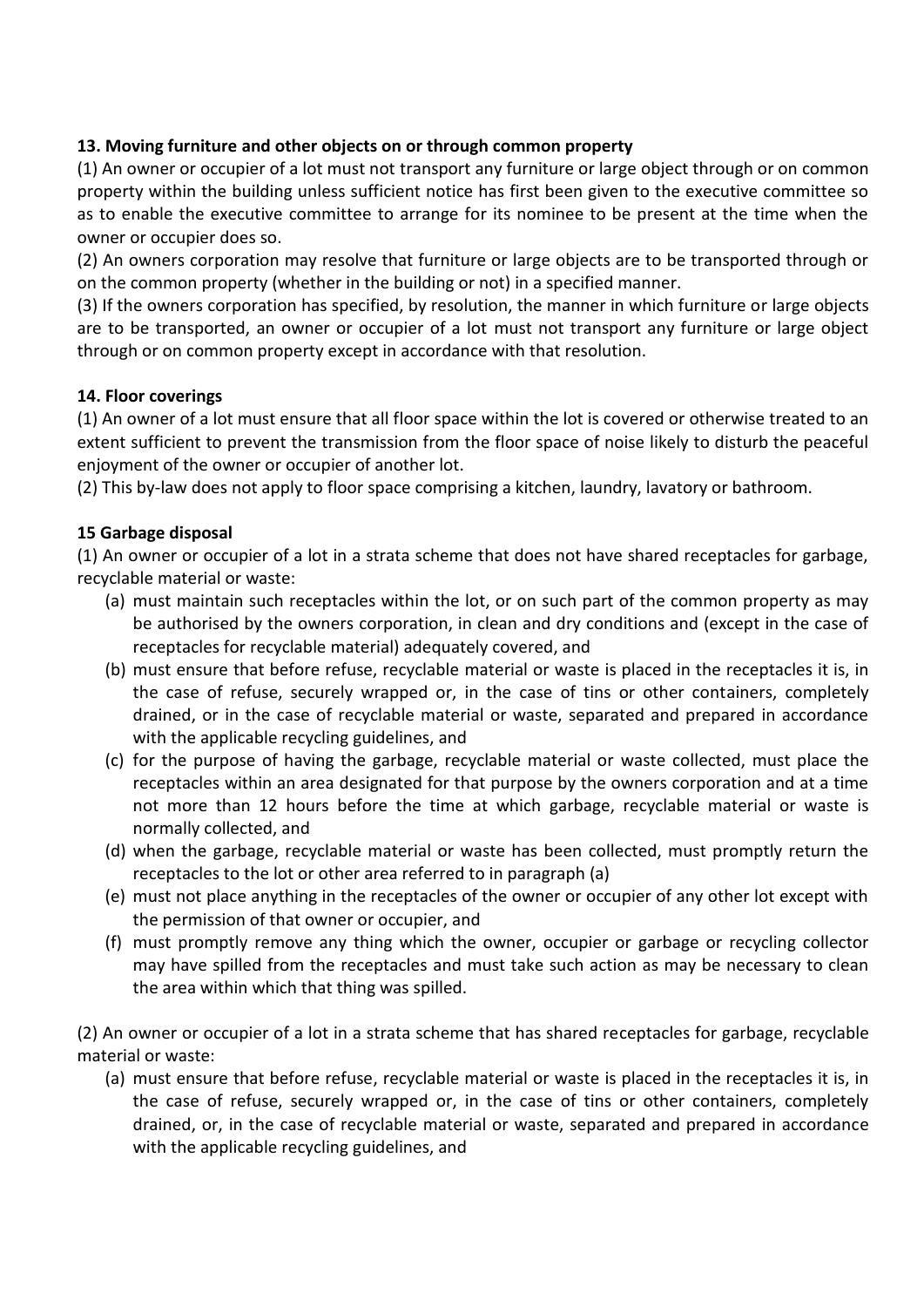(b) must promptly remove any thing which the owner, occupier or garbage recycling collector may have spilled in the area of the receptacles and must take such action as may be necessary to clean the area within which that thing was spilled.

## **16. Keeping of Animals- Registered April 2018**

## **Option C**

Subject to section 49(4), an owner or occupier of a residential lot must not keep any animal on the lot or the common property.

## **17. Appearance of lot**

(1) The owner or occupier of a lot must not, without the prior written approval of the owners corporation, maintain within the lot anything visible from outside the lot that, viewed from outside the lot, is not in keeping with the rest of the building.

(2) This by-law does not apply to the hanging of any washing, towel, bedding, clothing or other article as referred to in by-law 10.

## **18. Change in use of lot to be notified**

An occupier of a lot must notify the owners corporation if the occupier changes the existing use of the lot in a way that may affect the insurance premiums for the strata scheme (for example, if the change of use results in a hazardous activity being carried out on the lot, or results in the lot being used for commercial or industrial purposes rather than residential purposes).

## **19. Provision of amenities or services**

(1)The owners corporation may, by special resolution, determine to enter into arrangements for the provision of the following amenities or services to one or more of the lots, or to the owners or occupiers of one or more of the lots:

- (a) window cleaning,
- (b) garbage disposal and recycling services,
- (c) electricity, water or gas supply,
- (d) telecommunication services (for example, cable television).

(2) If the owners corporation makes a resolution referred to subclause (1) to provide an amenity or service to a lot or to the owner or occupier of a lot, it must indicate in the resolution the amount for which, or the conditions on which, it will provide the amenity or service.

**Note:** Section 111 of the Act provides that an owners corporation may enter into an agreement with an owner or occupier of a lot for the provision of amenities or services by it to the lot or to the owner or occupier.

#### **EXCLUSIVE USE BY-LAW:**

**Specially resolved** that the owner for the time being of each lot in the Strata Scheme shall from the 30<sup>th</sup> July 2009 as the need arises be entitled to have their air-conditioning unit replaced (including supply and installation) on only one occasion with the cost of the supply and installation being met by the Owners Corporation, subject to the replacement air conditioning unit being a similar size and horsepower as the unit being replaced and new air-conditioning unit being thereafter for the exclusive use and enjoyment of the owner of that lot for the time being and subject to the observance and performance by that owner with the following conditions:-